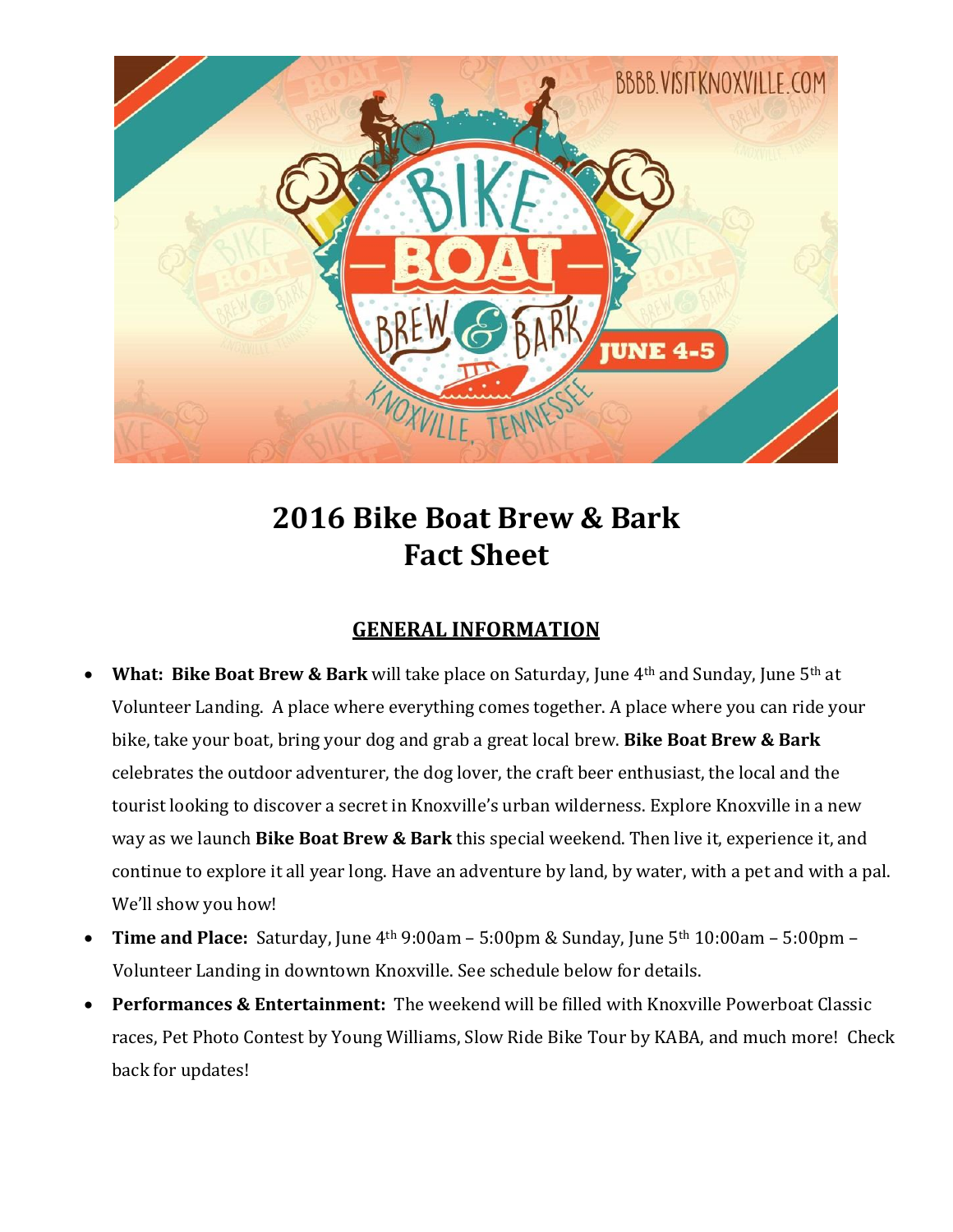# **SCHEDULE OF EVENTS**

#### **Weekend Schedule of Events at Volunteer Landing:**

#### **\*Schedule Subject to Change WATCH**

#### **Saturday, June 4th**

| Knoxville Powerboat Classic Testing                                     |
|-------------------------------------------------------------------------|
| <b>Flyboard Performance</b>                                             |
| Knoxville Powerboat Classic Time trials and qualifying heats F2 SST 200 |
| Dog Performance                                                         |
| Knoxville Powerboat Classic Time trials and qualifying heats F3 SST 60  |
| Dog Performance                                                         |
| Knoxville Powerboat Classic Time trials and qualifying heats F2 SST 120 |
|                                                                         |

#### **Sunday, June 5th**

| $10:00am - Noon$                  | Knoxville Powerboat Classic Testing          |
|-----------------------------------|----------------------------------------------|
| Noon $-1:00$ pm                   | <b>Flyboard Performance</b>                  |
| $1:00 \text{pm} - 1:30 \text{pm}$ | Knoxville Powerboat Classic F3/SST 60 final  |
| $2:00 \text{pm} - 2:30 \text{pm}$ | Dog Performance                              |
| $2:30 \text{pm} - 3:00 \text{pm}$ | Knoxville Powerboat Classic F2/SST 200 final |
| $3:00 \text{pm} - 3:30 \text{pm}$ | Dog Performance                              |
| $3:30$ om - $4:00$ pm             | Knoxville Powerboat Classic F2/SST 120 final |

### **JOIN**

#### **Saturday, June 4th**

| $9:00am - Noon$    | Pet Photo Contest with Young Williams Animal Center |
|--------------------|-----------------------------------------------------|
| 10:00am            | Guided Bike Ride to Vol Landing from YMCA Downtown  |
| 1:30 <sub>pm</sub> | <b>Craft Beer Slow Ride to Balter Beerworks</b>     |
| 3:45 <sub>pm</sub> | Craft Beer Slow Ride to Alliance Brewing Company    |
| TBD                | Beer & Brats Picnic at Last Days of Autumn Brewery  |
| TBD                | Ingress Mission Day*                                |
|                    |                                                     |

\*Ingress is a location-based exergame consisting of capturing 'portals' at places of cultural significance. Gameplay relies heavily on the players/teams physically moving throughout the community in order to interact with these portals to complete each mission. This is very exciting for Knoxville to have been chosen as Ingress Mission Days are played across the globe. For more information visit: [http://missiondayknoxville.splashthat.com](http://missiondayknoxville.splashthat.com/)

#### **Sunday, June 5th**

| $1:15$ pm          | Craft Beer Slow Ride to Crafty Bastard Brewery                          |
|--------------------|-------------------------------------------------------------------------|
| 3:45 <sub>pm</sub> | Craft Beer Slow Ride to Last Days of Autumn Brewery & Saw Works Brewery |

#### **MORE BBBB ADVENTURES!**

- Terrahoolie Festival at Ijams For More Information Visit[: www.riversportsoutfitters.com](http://www.riversportsoutfitters.com/)
- Central Business Improvement District Downtown '100 Things to Do in Knoxville' For More Information Visit[: http://www.downtownknoxville.org/](http://www.downtownknoxville.org/)
- Market Square Farmers Market For More Information Visit[: http://marketsquarefarmersmarket.org](http://marketsquarefarmersmarket.org/)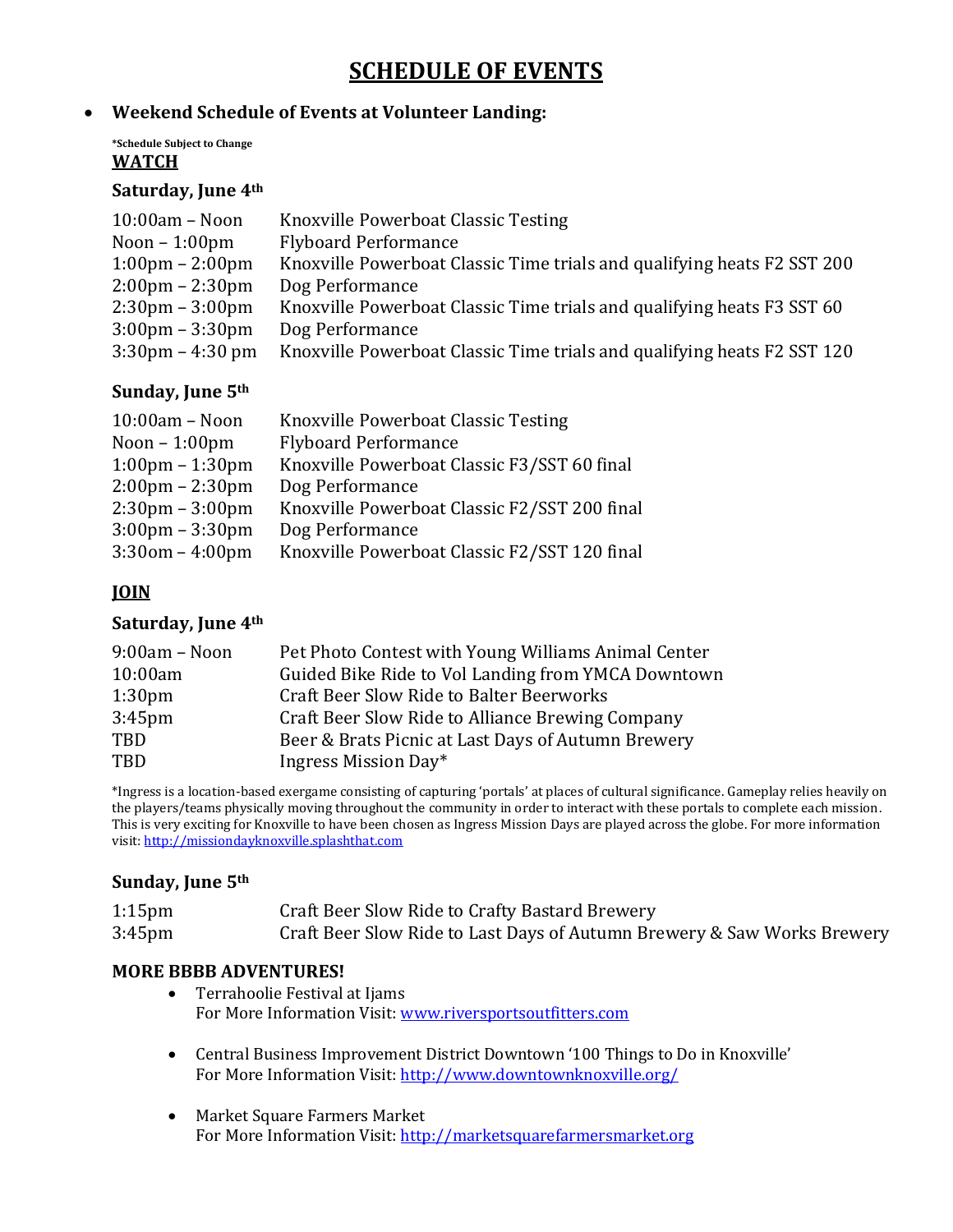- Knoxville Ale Trail For More Information Visit[: www.knoxvillealetrail.com](http://www.knoxvillealetrail.com/)
- Downtown Casual Pint at Union Avenue on Saturdays during Farmers Market has \$1 off each pint and 10% off packaged beer sales of Tennessee beer to benefit Nourish Knoxville

# **VISITOR CENTER LOCATIONS**

### **(Visitor Guides, Maps, Brochures, Volunteers to assist)**

- Visit Knoxville 301 South Gay Street
- Outdoor Knoxville– 900 Volunteer Landing Lane
- Information Tent 950 Volunteer Landing Lane

# **BY BOAT**

- Event located at Tennessee River mile marker 648
- Due to the Knoxville Powerboat Classic, Calhoun's docks will be closed to the public from 6:00pm Friday, June 3rd until 6:00pm on Sunday, June 5th.
- Due to the Knoxville Powerboat Classic, Ned McWherter /Riverside Park and boat ramp will be closed to the public beginning at 12:00pm on Friday, June 3rd until 6:00pm on Sunday, June 5th.
- Free docking will be available at the city docks.
- Docking will not be allowed at the UT Boathouse.
- TWRA will monitor channel access during powerboat races.
- Volunteer Landing Marina; limited transient slips available For more info call (865) 633-5004

# **BY BIKE**

- See "Regional Bicycle Facilities Map" at<http://www.ibikeknx.com/> for locations and information on bike lanes, greenways, signed bike routes, bike racks, bike shops, and repair stations (Fixit stations).
- See<http://www.ibikeknx.com/localshops> for all the local bike shops, including shops that offer rentals.
- See Knoxville's comprehensive guide of greenways and parks in the Get Out and Play Guide <https://issuu.com/knoxvillemercury/docs/getoutandplay-2016>
- Parking Areas to access trailheads:

### **(West)**

- o Third Creek Greenway Corridor Bearden EarthFare Access (140 N Forest Park Blvd.) **Trailhead**
- o Bearden Greenway Corridor UT RecSports Access (3620 Sutherland Ave.) **Trailhead**
- o Bearden Greenway Corridor Sutherland Ave. Access (3110 Sutherland Ave.) **Trailhead**